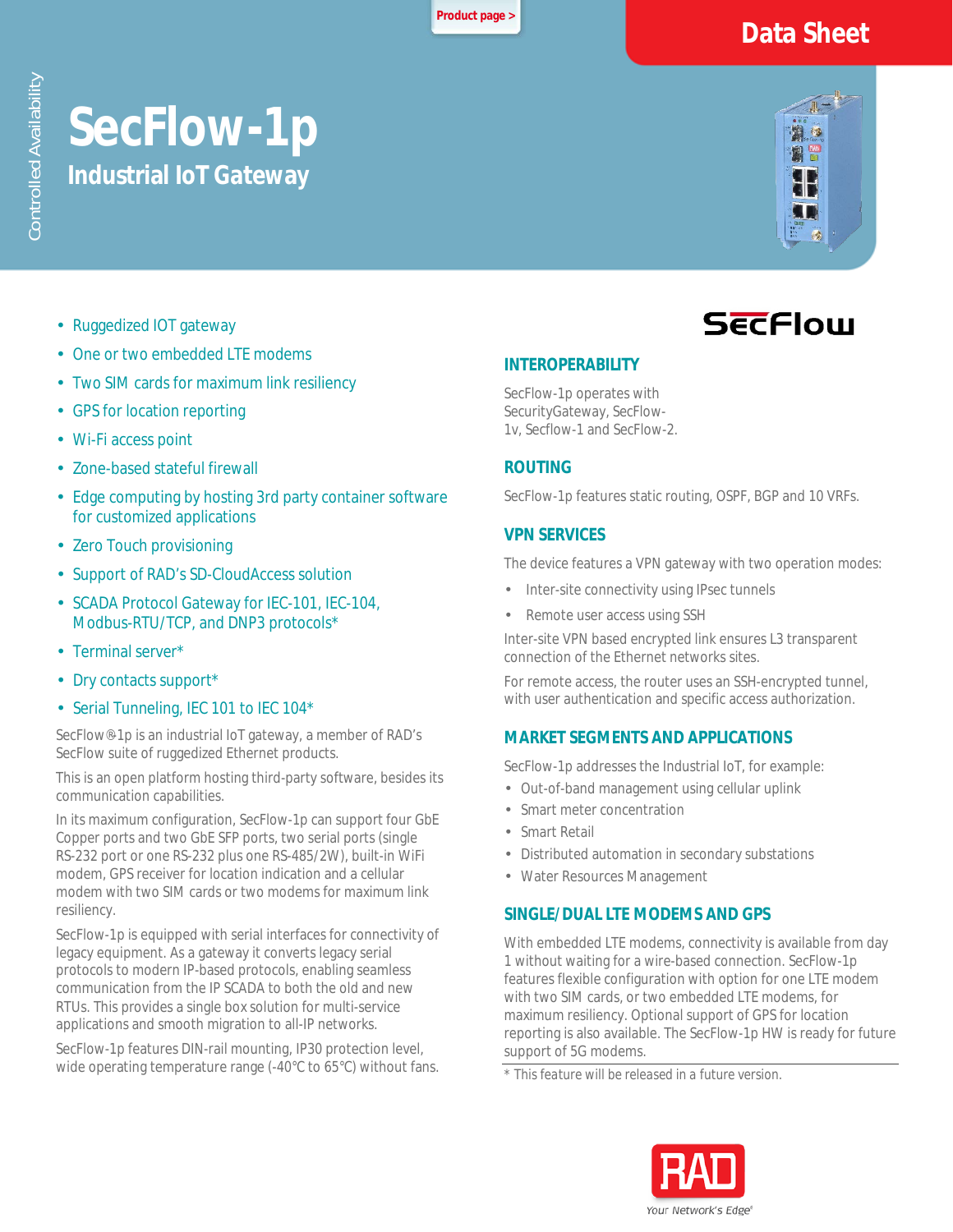# **Data Sheet**

# **DISAGGREGATED OPERATING SYSTEM**

SecFlow-1p comes bundled with pCPE-OS, RAD's carrier-grade, 64-bit, Linux-based operating system, designed to run on several HW platforms, including ARM- and X86-based CPEs.

pCPE-OS is a security hardened operating system, optimized to provide maximum performance with small SW footprint.

#### **CONTAINERS – NEXT LEVEL OF FLEXIBILITY**

SecFlow-1p can host containerized edge applications, supporting any 3<sup>rd</sup> party containers, which extend its original functionality to a new level for Industrial IoT solutions.

Containers can easily be installed and managed via SecFlow-1p's Web interface, or RADview NMS.

### **SD-CloudAccess**

SD-CloudAccess enables access-agnostic application-aware traffic distribution across multiple access links, featuring bonding, failover, application based steering, and top up. This technology allows traffic to burst into a second cellular connection when the primary link bandwidth is not sufficient to meet the SLA.

RAD's SD-CloudAccess solution can be purchased as an add-on service. For more information, refer to the SD-CloudAccess documentation.

#### **MANAGEMENT AND SECURITY**

#### **Management**

SecFlow-1p can be managed via Web, CLI, or by NETCONF.

#### **Embedded Advanced Security**

To optimize SecFlow-1p for meeting the evolving security needs of distributed environments, pCPE-OS includes embedded security features and options, such as stateful, zone-based firewall, threat protection and DPI.

The NGFW functionality, including zone-based stateful firewall, DPI for application recognition, IDS/IPS and DDOS prevention, do not require additional licenses. It is possible to specify URLs, Web content filtering, and much more.

#### **ZERO TOUCH PROVISIONING**

For easy and safe deployment, RAD offers Zero Touch provisioning thus reducing OPEX and providing a simple way to securely deploy thousands of elements in the network.

SecFlow-1p also supports a variety of access protocols including SFTP.



*Secure Industrial IoT with Edge Computing*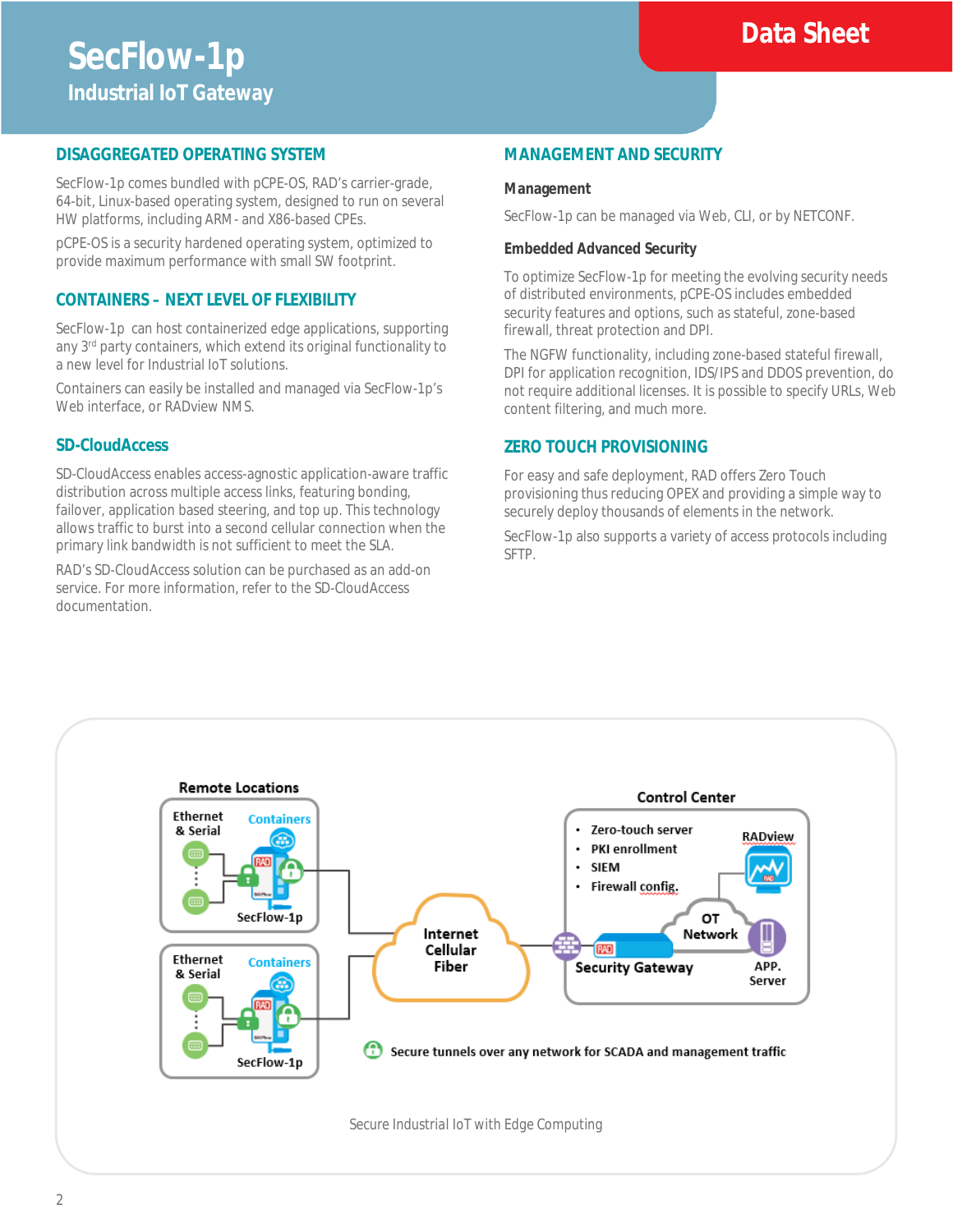# **Hardware Specifications**

# **INTERFACES**

| Ethernet     | 2 x 10/100/1000BASE-T ports             |
|--------------|-----------------------------------------|
|              | 2 x 1000FX, 4 x 10/100/1000BASE-T ports |
| I TF         | LTE modem with dual SIM                 |
| Wi-Fi        | 802.11b/g/n/ac dual band                |
| Serial ports | 1 RS-232 interface                      |
|              | 2 RS-232 interfaces                     |
|              | 1 RS-232, 1 RS-485 interfaces           |
|              | Connector: RJ-45                        |
| GNSS         | GPS - American (default)                |
|              | Galileo - European                      |

### **MODEMS**

|                                            | Dual SIM Cellular LTE bands - see Table 1         |  |
|--------------------------------------------|---------------------------------------------------|--|
| Modem                                      | EVDO networks (technology backward<br>compatible) |  |
| Firmware<br>Upgrade                        | FOTA (Firmware upgrade Over the Air)              |  |
| Configurable<br>Cellular<br>Authentication | PAP, CHAP                                         |  |
| SIM Card                                   | Mini SIM, 25 mm x 15 mm (0.98 in x 0.59 in        |  |
|                                            | Form factor: 2FF                                  |  |
| WiFi Module                                | IEEE 802.11ac/a/b/g/n                             |  |
|                                            | Dual band 2.4 GHz or 5 GHz (software selectable)  |  |
|                                            | Up to 8 users                                     |  |

#### **Table 1. Integrated LTE Modems**

| <b>ITF</b><br>Ordering<br>Code | <b>Modem Category and Frequency Bands</b>                                                                                                        |
|--------------------------------|--------------------------------------------------------------------------------------------------------------------------------------------------|
| 1                              | CAT 4 EMEA/Korea/Thailand<br>LTE FDD: B1/B3/B5/B7/B8/B20<br>I TE TDD: B38/B40/B41<br><b>WCDMA: B1/B5/B8</b><br>GSM: B3/B8                        |
| $\overline{3}$                 | CAT 4 Australia/New Zealand/Taiwan/Brazil<br>LTE FDD: B1/B2/B3/B4/B5/B7/B8/B28<br><b>I TE TDD: B40</b><br>WCDMA: B1/B2/B5/B8<br>GSM: B2/B3/B5/B8 |
| $\vert$ 4                      | CAT 4 North America, Verizon wireless + AT&T LTE<br>LTE FDD: B2/B4/B5/B12/B13/B14/B66/B71<br>WCDMA: B2/B4/B5                                     |

# **MANAGEMENT AND DIAGNOSTICS**

| Console Port        | Ethernet port with the highest number (4 or 6,<br>according to the device ordered), RJ-45<br>connector |
|---------------------|--------------------------------------------------------------------------------------------------------|
|                     | Note: Console cable is not included and must be<br>ordered separately (see Optional Accessories)       |
| I FDs               | Including alarm indication and cellular RSSI level                                                     |
| <b>Dry Contacts</b> | 2 In, 2 Out (default)                                                                                  |
|                     | 3 In, 1 Out (special ordering option)                                                                  |

#### **GENERAL**

| Compliance | Enhanced EMI and immunity according to<br>EN 50121-4* |
|------------|-------------------------------------------------------|
|            | <b>FUCF</b>                                           |
|            | FCC and TUV for North America                         |
|            | <b>EMC Class A</b>                                    |
|            |                                                       |

#### **Environment**

| Storage<br>Temperature   | $-40$ to 85 $\degree$ C ( $-40$ to 185 $\degree$ F)      |
|--------------------------|----------------------------------------------------------|
| Operating<br>Temperature | DIN rail: -40 to 65 $\degree$ C (-40 to 149 $\degree$ F) |
| Humidity                 | Up to 90%                                                |

# **Physical**

| Height mm (in) | 138(5.43)         |
|----------------|-------------------|
|                |                   |
| Width          | 53.3(2.1)         |
| Depth          | 123.3(4.85)       |
| Weight         | 0.88 kg (1.94 lb) |
|                |                   |

#### **Power**

| Wide Range Input        | 12/24V         |
|-------------------------|----------------|
| Voltage                 |                |
| <b>FXT AC Power</b>     | $90 - 240$ VAC |
| Supply                  |                |
| Power Consumption < 12W |                |
|                         |                |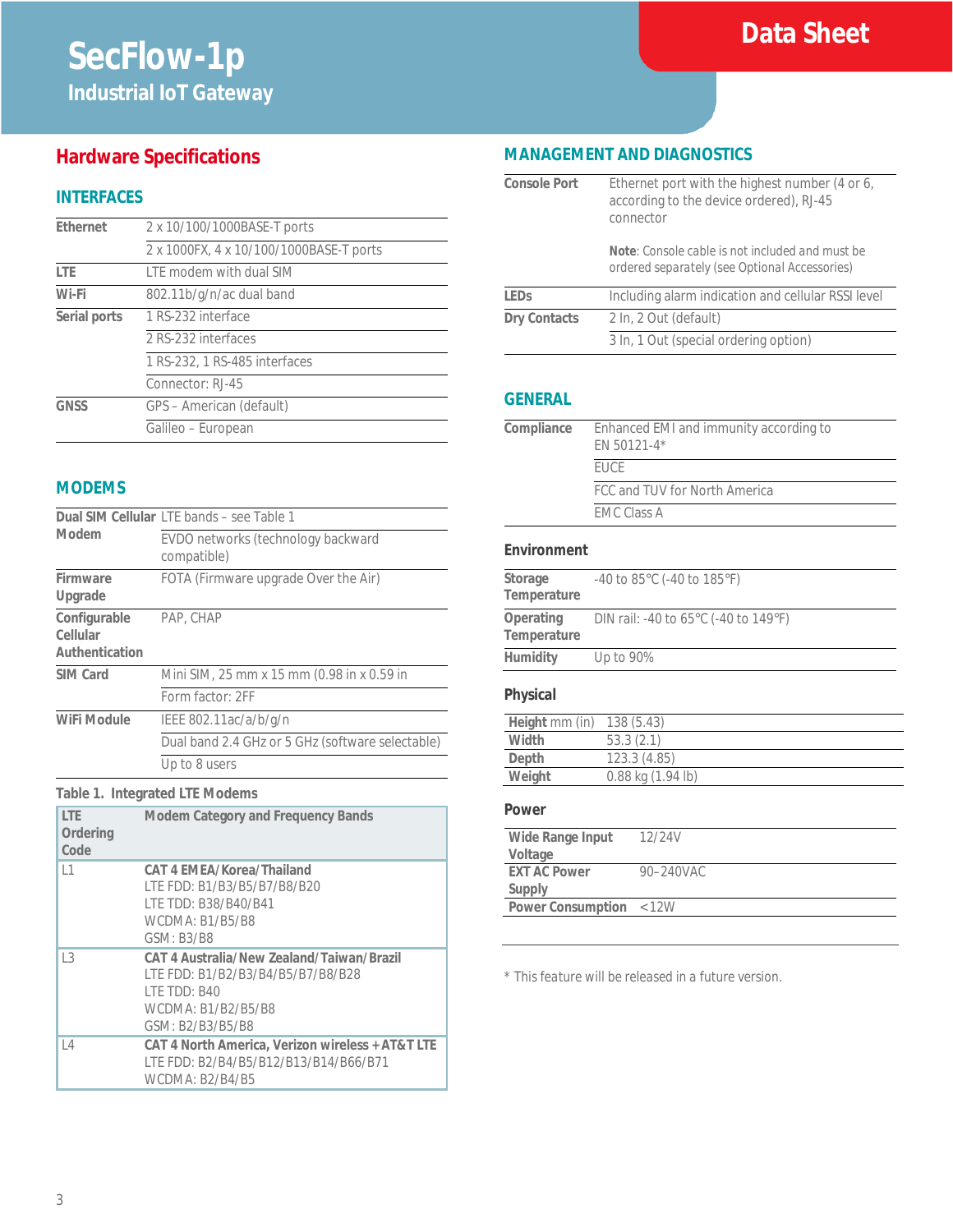# **Software Specifications**

# **MANAGEMENT**

|                                         | Configuration Web-based interface using HTTPS or HTTP |
|-----------------------------------------|-------------------------------------------------------|
|                                         | CLI with password-protected access                    |
|                                         | Configure parameters via SMS*                         |
| Protocols                               | NETCONF server (v1.0/v1.1)/ YANG                      |
|                                         | SNNP v2/v3                                            |
|                                         | Telnet, SSH v2, HTTPS server, TFTP/SFTP               |
| <b>Users</b>                            | User roles and privileges                             |
| Monitoring<br>and<br><b>Diagnostics</b> | Syslog                                                |
|                                         | Traceroute, ping                                      |
|                                         | Alarm and event logs                                  |
| <b>DHCP Server</b>                      | IPv4, IP subnet pools support 256 addresses           |

# **IP ADDRESSING AND ROUTING**

| Addressing           | IPv4 and IPv6                      |
|----------------------|------------------------------------|
| Routing<br>Protocols | OSPF v2, BGP v4                    |
|                      | VRRP*                              |
|                      | IP-BFD for fast route propagation* |
| Routing              | <b>Static</b>                      |
| <b>Technologies</b>  | Policy-based*                      |
|                      | VRF (10), RIF (32)                 |
| <b>NAT</b>           | Static/dynamic                     |
|                      | NAPT/NAT                           |
| <b>DHCP</b>          | Client, server, relay              |
|                      | IP helper addresses                |
| <b>DNS</b>           | Server                             |
|                      | Dynamic DNS*                       |

## **TIMING**

|          | Date and Time Local time setting |
|----------|----------------------------------|
| Protocol | SNTP <sub>V4</sub>               |

# **IP QUALITY OF SERVICE**

| Classification<br>and Priority | IP-based (DiffServ)                     |
|--------------------------------|-----------------------------------------|
|                                | Marking, remarking                      |
| Queuing                        | Class-based, SPQ, WFQ                   |
| Traffic<br>Processing          | Shaping                                 |
|                                | Egress Queues 4 queues per port         |
|                                | Classification Port-based, 802.1p, DSCP |
| Scheduling                     | Strict Priority / WRR                   |

# **IOT FEATURES**

| and Security | Management Terminal server*                                                                |
|--------------|--------------------------------------------------------------------------------------------|
|              | SCADA Protocol Gateway*                                                                    |
|              | Serial Tunneling, IEC 101 to IEC 104*                                                      |
| Monitoring   | Setting dry contacts based on pre-defined events,<br>generate syslog and device log event* |
|              | SNMP traps on events*                                                                      |
|              |                                                                                            |

**Data Sheet**

### **SECURITY**

| <b>Access Lists</b> | Standard and extended*                                                    |  |
|---------------------|---------------------------------------------------------------------------|--|
|                     | ACL with MAC white list*                                                  |  |
| Firewall            | Zone-based, stateful                                                      |  |
| Session             | Monitoring and limiting                                                   |  |
| Authenti-<br>cation | Locally, RADIUS, TACACS+ (also for authorization<br>and accounting), LDAP |  |
|                     | Port-based: 802.1X* on Ethernet and Wi-Fi*                                |  |
| <b>Public Keys</b>  | Public Key Infrastructure with X.509 certification for<br>Zero Touch      |  |
|                     | Certificates with SCEP CA server*                                         |  |
| Features            | Login lockout                                                             |  |

### **IP VPNS**

| Protocols                        | Policy- and route-based IPsec, GRE                                                                                                                         |  |
|----------------------------------|------------------------------------------------------------------------------------------------------------------------------------------------------------|--|
|                                  | <b>GREOIPSec</b>                                                                                                                                           |  |
|                                  | IKEv1 (main and aggressive mode), IKEv2, SHA2                                                                                                              |  |
|                                  | 1.3 mGRF DMVPN*                                                                                                                                            |  |
|                                  | 13 IPsec VPN                                                                                                                                               |  |
|                                  | PPPoE supporting Broadband or LTE access                                                                                                                   |  |
|                                  | IKE Algorithms AES CBC 128 and 256, SHA-1, SHA-2 256 and 512                                                                                               |  |
| <b>IKE Hashing</b><br>Algorithms | SHA1-96-HMAC, SHA2-256-128-HMAC, SHA2-512-<br>256-HMAC                                                                                                     |  |
| <b>FSP</b><br>Algorithms         | AES CBC 128 and 256, AES GCM 128 and 256, AES<br>GMAC 128 and 256, null encryption, SHA-1, SHA-2<br>256 and 512                                            |  |
| <b>DH</b> Groups                 | 1 (768-bit modulus)<br>2 (1024-bit modulus)<br>5 (1536-bit modulus)<br>14 (2048-bit modulus)<br>19 (256-bit elliptic curve)<br>20 (384-bit elliptic curve) |  |
| <b>Technologies</b>              | NAT traversal                                                                                                                                              |  |
|                                  | Interoperability with SCEP server 2012 and higher                                                                                                          |  |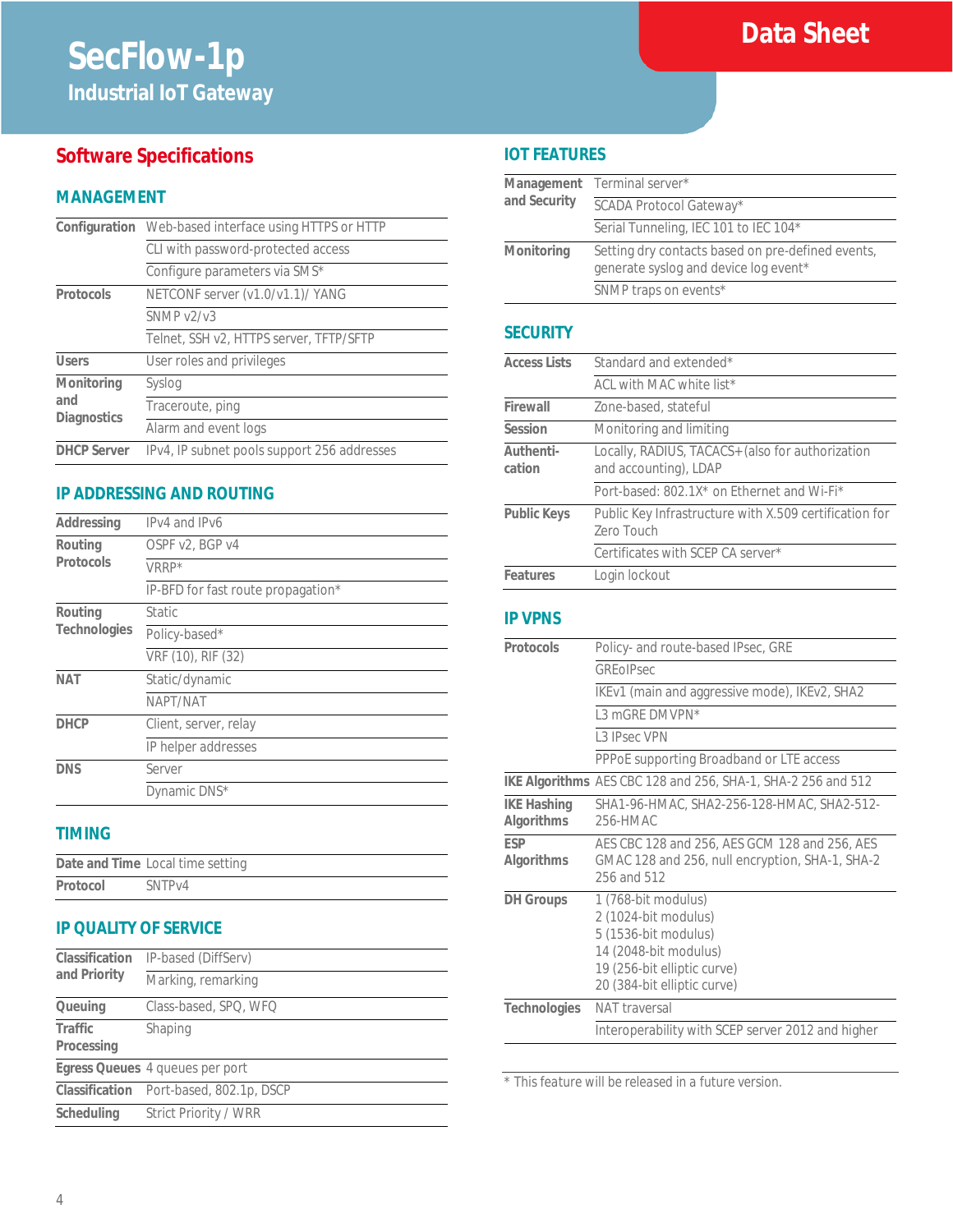# **ADVANCED TECHNOLOGIES**

|            | SD-CloudAccess Embedded agent in pCPE-OS, enabled by CLI<br>(requires CGW servers) |
|------------|------------------------------------------------------------------------------------|
| Containers | LXC/LXD                                                                            |

## **ZONE-BASED FIREWALL**

| Type                                                             | Stateless (ACL-like)                                                                                       |  |
|------------------------------------------------------------------|------------------------------------------------------------------------------------------------------------|--|
|                                                                  | Stateful (monitor connection state; e.g. only allow<br>to start a connection from inside the organization) |  |
| IPv4 and IPv6<br><b>NAT</b>                                      | <b>SNAT, DNAT</b><br><b>REDIRECT</b><br>Masquerading (PAT)                                                 |  |
| Security<br><b>Measures</b>                                      | DDOS protection: SYN and RST flood prevention                                                              |  |
| Configuration via Web GUI                                        |                                                                                                            |  |
| <b>Rules</b>                                                     | Interfaces are assigned to zones, for which a set of<br>rules is configured                                |  |
|                                                                  | IPv4 and IPv6                                                                                              |  |
|                                                                  | Can be limited to specific days, dates and times                                                           |  |
|                                                                  | Number of connections per rule can be limited                                                              |  |
|                                                                  | Rule hits reported to local LINUX Syslog                                                                   |  |
|                                                                  | Geo IP: Block or allow traffic based on source or<br>destination country (requires Internet connection     |  |
|                                                                  | DPI: Layer 7 rules (e.g. block Skype)                                                                      |  |
| Web content<br>filtering<br>(requires<br>internet<br>connection. | Blacklisting of URL or IP, based on categories (e.g.<br>ads, gambling)                                     |  |
|                                                                  | Blacklisting of phrases, based on categories                                                               |  |
|                                                                  | Limiting downloadable files by extension                                                                   |  |
| for periodic<br>list updates)                                    | DNS Proxy: black list filtering, downloadable<br>periodically from the Internet                            |  |

# **INTEGRATED ROUTING AND BRIDGING (IRB)\***

**Data Sheet**

| Operation<br>Mode                  | VLAN aware VLAN un-aware        |
|------------------------------------|---------------------------------|
|                                    | Static or Dynamic MAC addresses |
| <b>OoS</b>                         | VLAN tagging and un-tagging     |
|                                    | 802.1p priority tagging         |
|                                    | ToS/CoS and CoS/ToS mapping     |
| Max number<br>of bridges           | 4                               |
| Max number<br>of bridge ports      | 32                              |
| Max MAC<br>addresses per<br>bridge | 512                             |

#### **WI-FI**

| Radio mode   | 802.11a/b/g/n/ac |  |
|--------------|------------------|--|
| Security     | WPA2-AFS         |  |
|              | MAC filter*      |  |
| <b>Users</b> | 8 concurrent     |  |
| <b>SSID</b>  |                  |  |
| <b>Bands</b> | 2.5Ghz and 5Ghz  |  |

#### **CELLULAR AND GPS**

| l TF                      | Single SIM          |
|---------------------------|---------------------|
|                           | Dual SIM*           |
|                           | Dual LTE modems*    |
| Operation<br><b>Modes</b> | PPP, Eth/DHCP       |
| GPS                       | Location reporting* |

# **OAM**

| SLA        | TWAMP Light over IPv4 and IPv6*                                                                         |
|------------|---------------------------------------------------------------------------------------------------------|
| Monitoring | ICMP echo, UDP echo and RADM*                                                                           |
| ZTP        | On-net                                                                                                  |
|            | Off-net (over unsecured network) performs secure<br>"call home" using Public Key Infrastructure (X.509) |